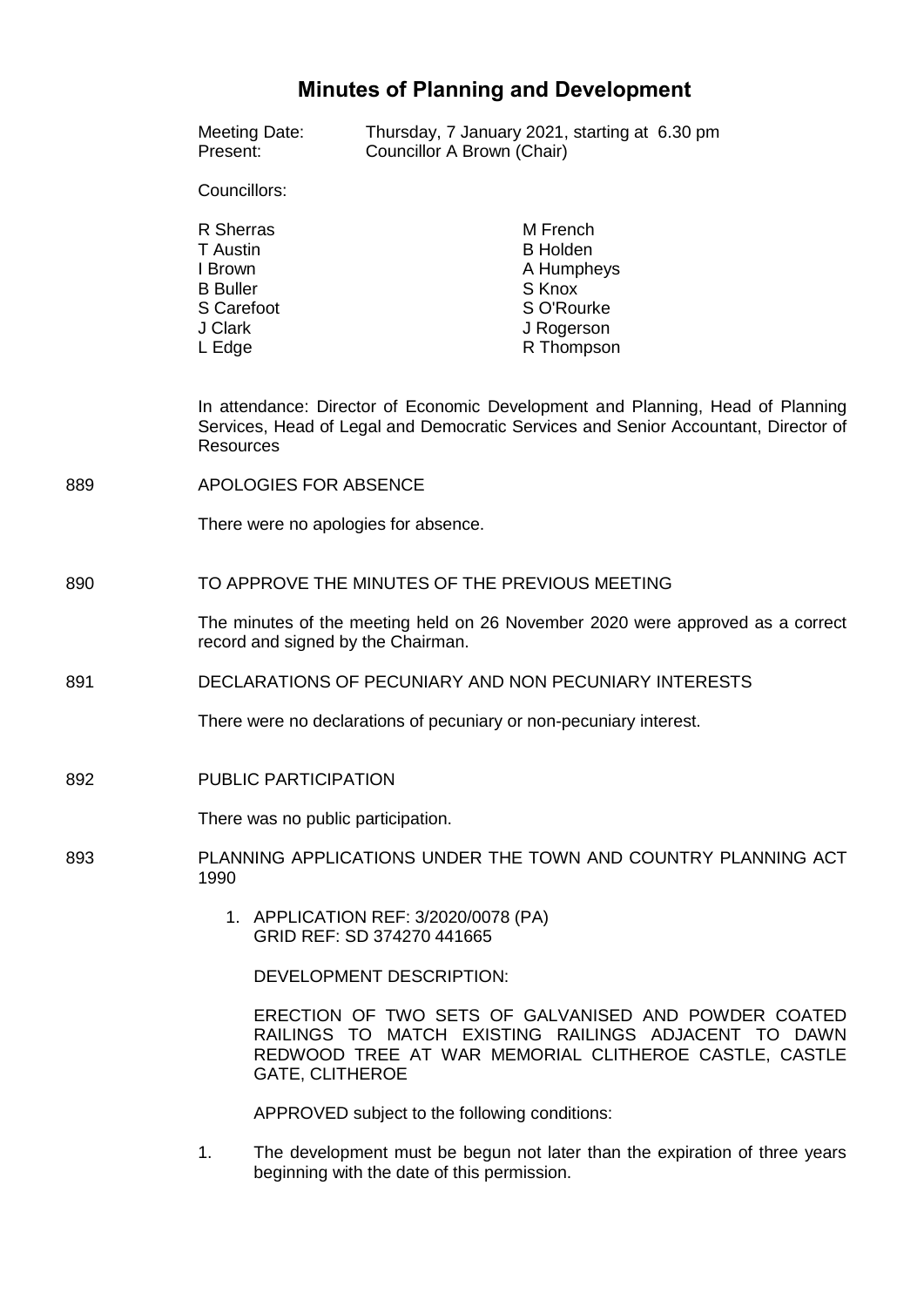REASON: Required to be imposed by Section 51 of the Planning and Compulsory Purchase Act 2004.

2. The permission shall relate to the development as shown on Plan Reference:

Railing Specification Railings Sheet 1 Arboricultural Method Statement

3. Notwithstanding that shown in the submitted information, precise specifications of the location and means of fixture of the railings to the historic boundary walling shall have been submitted to and approved by the Local Planning Authority before implementation in the proposed works.

REASON: In order to safeguard the special architectural and historic interest of the listed building, the setting of listed buildings and the character and appearance of Clitheroe Conservation Area in accordance with Policies DMG1 and DME4 of the Ribble Valley Core Strategy.

2. APPLICATION REF: 3/2020/0873 (LBC) GRID REF: SD 374270 441665

DEVELOPMENT DESCRIPTION:

ERECTION OF TWO SETS OF GALVANISED AND POWDER COATED RAILINGS TO MATCH EXISTING RAILINGS ADJACENT TO DAWN REDWOOD TREE AT WAR MEMORIAL CLITHEROE CASTLE, CASTLE GATE, CLITHEROE

APPROVED subject to the following conditions:

1. The development must be begun not later than the expiration of three years beginning with the date of this permission.

REASON: Required to be imposed pursuant to Section 18 of the Planning (Listed Buildings and Conservation Areas) Act 1990.

2. The permission shall relate to the development as shown on Plan Reference:

Railing Specification Railings Sheet 1 Arboricultural Method Statement

3. Notwithstanding that shown in the submitted information, precise specifications of the location and means of fixture of the railings to the historic boundary walling shall have been submitted to and approved by the Local Planning Authority before implementation in the proposed works.

REASON: In order to safeguard the special architectural and historic interest of the listed building, the setting of listed buildings and the character and appearance of Clitheroe Conservation Area in accordance with Policies DMG1 and DME4 of the Ribble Valley Core Strategy.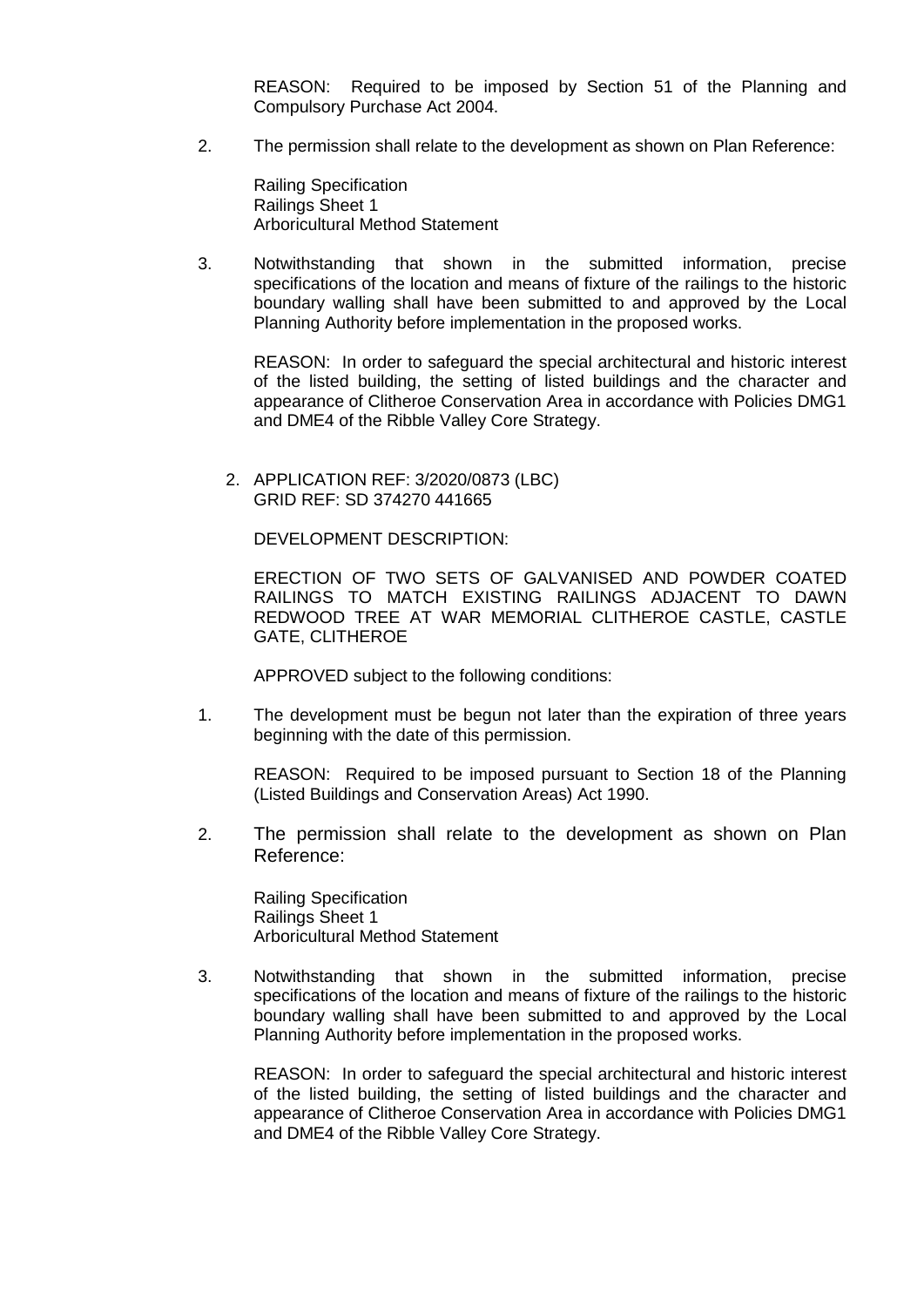#### 894 REVISED REVENUE BUDGET 2020/21

The Director of Resources submitted a report outlining the revised revenue budget for 2020/21 for this committee. She reminded members that at this time of year the estimates are revised for the current financial year in order to predict the likely outturn. This also assists in preparing the original estimates for the coming financial year.

The budget this year had been particularly impacted by the Covid-19 pandemic, and any impacts on fees and charges had been included within the estimates, along with the estimated part funding towards these losses from the Government.

The original budget for 2020/21 included provision for pay increase at 3% and price increase at 2%. As well as using data on past performance there had been detailed discussions with budget holders and heads of service on past service provision and on future plans which played an integral part in the budget setting process.

She informed committee that the revised budget for 2020/21 showed a decrease in net expenditure of £111,630 after allowing for transfers to and from earmarked reserves.

A comparison between the original and revised budgets for each cost centre was included for committee's information and the key movements were highlighted.

RESOLVED THAT COMMITTEE

Approve the revenue revised estimate for 2020/21.

### 895 REVIEW OF FEES AND CHARGES

The Director of Resources submitted a report seeking member approval on proposals to increase this committee's fees and charges with effect from 1 April 2021.

These proposals were the first stage in the review of this committee's budget for the forthcoming 2021/22 financial year.

The council's latest budget forecast allows for the 2% inflationary increase in the level of income raised from fees and charges and the review aims to increase the budgeted income for 2021/22 by this amount when compared to last year's original budget estimate.

After applying this percentage increase, proposed charges had generally been rounded up or down to minimise any problems with small change. This inevitably impacts on the individual percentage rise for each separate charge, particularly when the current charge is low.

Members were reminded that the planning application fees were set by Central Government, and that pre-application fees were set by ourselves. Building control fees were based on achieving full cost recovery.

There were extremely high levels of uncertainty around income levels from the council's fees and charges in light of Covid-19 and the impact this was having on use of the council's services and facilities. In the current financial year the government is partly compensating the council for lost income at 75% of lost sales, fees and charges income – after first adjusting for 5% of total budgeted income. It was on the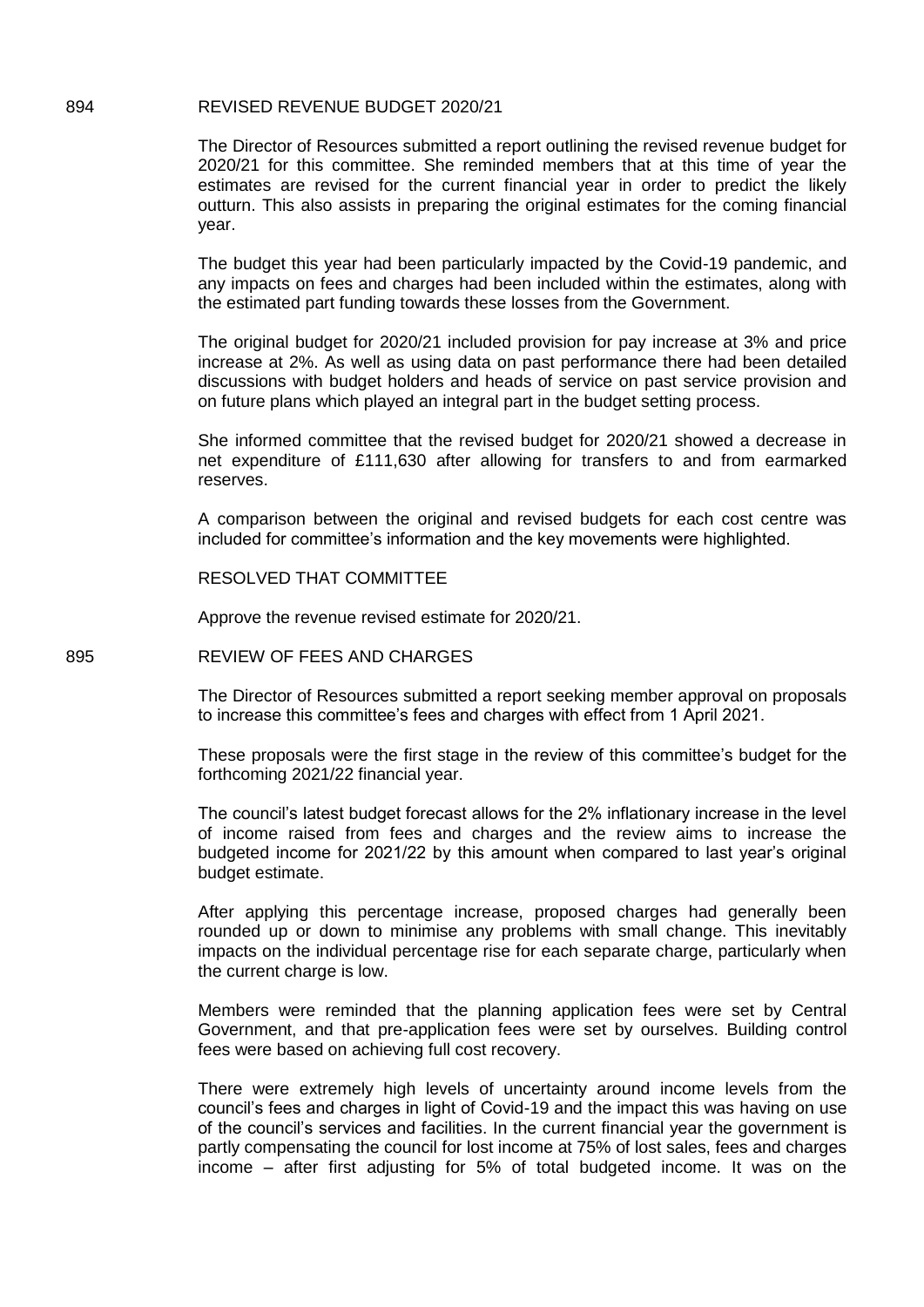continuation of this, or alternatively the recovery of income levels, that the fees and charges had been set.

Following discussions with financial services, heads of service and budget holders a proposed set of fees and charges for implementation from 1 April 2021 had been produced for this committee for members to consider.

The Head of Planning Services explained to committee that as the post of preapplication advice officer had been vacant for some time with no immediate plans to recruit, the fast track service for minor and intermediate developments had been removed to ensure that resources could be directed at maintaining an efficient service.

RESOLVED THAT COMMITTEE

Approve the proposed fees and charges as set out in Annex 1 of the report.

896 ORIGINAL REVENUE BUDGET 2021/22

The Director of Resources submitted a report asking committee to agree the draft revenue budget for 2021/22 for this committee for consideration at Special Policy and Finance committee.

With regard to the council's overall financial position, she reminded members that in February the 3-year budget forecast had predicted the following budget gaps: £281k in 2021/22, £206k in 2022/23, £377k in 2023/24, after allowing for the general fund balances.

At the time of producing the February forecast, the outcome of the Fair Funding Review, the potential changes to the New Homes Bonus Scheme and the implications of Business Rate Retention Reforms were unknown. The forecast was also made before the extent of the impact of Covid-19 in the current financial year was known.

In the light of Covid-19 the government had scrapped its plans for a multi-year spending review, and instead conducted a one-year review for 2021/22. The key messages were highlighted to committee.

At the Policy & Finance committee in November 2020, members had agreed with the conclusion of the Budget Working Group that the Council should prepare its budget on the base budget plus inflation and on the expectation that any variance due to Covid would be made good by the government.

The Budget Working Group would consider the overall position once all committees had approved their detailed estimates and would then make recommendations to Special Policy and Finance committee on 2 February 2021 in order to achieve a balanced budget.

The proposed fees and charges for 2021/22 had been considered by committee earlier in the agenda and had already been incorporated into the service budgets on the assumption that they would be approved without material change.

Estimates had been prepared on current levels of service allowing for pay increase at 2% and price increases at 2%. The budget for each cost centre within the report was presented individually showing the original estimate, inflation, movements in expenditure, income, support services and capital which then culminated in the draft original estimate for 2021/22.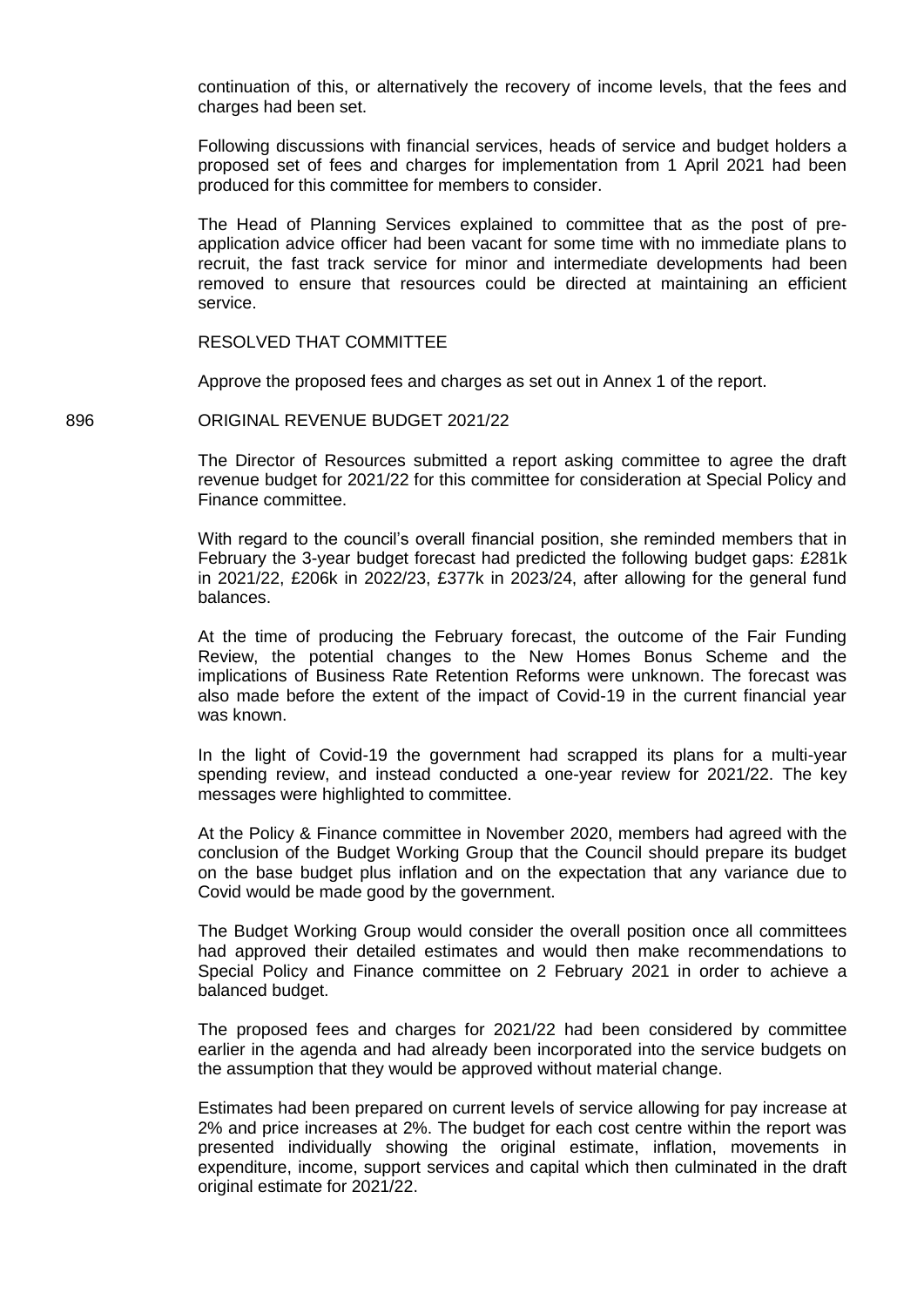The report detailed individual budget areas under this committee and comments were provided on the key variations.

The net expenditure for this committee had increased by £8,870 from £554,390 to £563,260 after allowing for associated movements on earmarked reserves. The main reasons for the net increase were summarised for committee's information.

RESOLVED THAT COMMITTEE

Approve the revenue original estimate for 2021/22 and submit it to Special Policy and Finance committee.

897 REVISED CAPITAL PROGRAMME 2020/21

The Director of Resources submitted a report seeking committee's approval of the revised estimate for this committee's capital programme for the current financial year. The original estimate for 2020/21 had been approved by Policy and Finance committee in March 2020.

In March 2020, two capital schemes with a total approved budget of £40,920 had been approved. These had been moved from the 2019/20 capital programme to the 2020/21 capital programme. In addition to this one capital scheme was not completed by 31 March 2020 and had unspent budget available at that date. The total unspent balance of £48,680 on the scheme, known as slippage had been moved into the 2020/21 capital budget, after a slippage request from the budget holder was approved by the Director of Resources.

As a result of the above, the total approved budget for this committee's capital programme of three schemes was £89,600.

Following discussions on each of the schemes in the capital programme with budget holders, the proposed revised estimate for two schemes was £61,870, a reduction of £27,730 from the total approved budget. The reasons for this reduction were outlined to committee.

The Director of Resources reported that at the end of November 2020 both of the schemes in the revised capital programme for this committee had been completed.

RESOLVED THAT COMMITTEE

- 1. Approve the 2020/21 revised estimate of £61,870 for this committee's capital programme as set out in Annex 1 of the report, and
- 2. Approve the move of £26,420 capital budget from 2020/21 to 2021/22 for the Introduction of Planning Portal Link to the Planning Application System and Planning System Update scheme.

## 898 CAPITAL PROGRAMME REVIEW 2021/22 - 2024/25

The Director of Resources submitted a report asking members to consider the proposed future four-year capital programme (2021/22 to 2024/25) for this committee for recommendation to Policy and Finance committee.

The future capital programme is reviewed and updated each year. In recent years, the council has been setting a proposed and fully funded five-year capital programme each year. However, given the additional burdens caused by and priority focus on Covid-19 issues throughout 2020, Budget Working Group had streamlined the capital